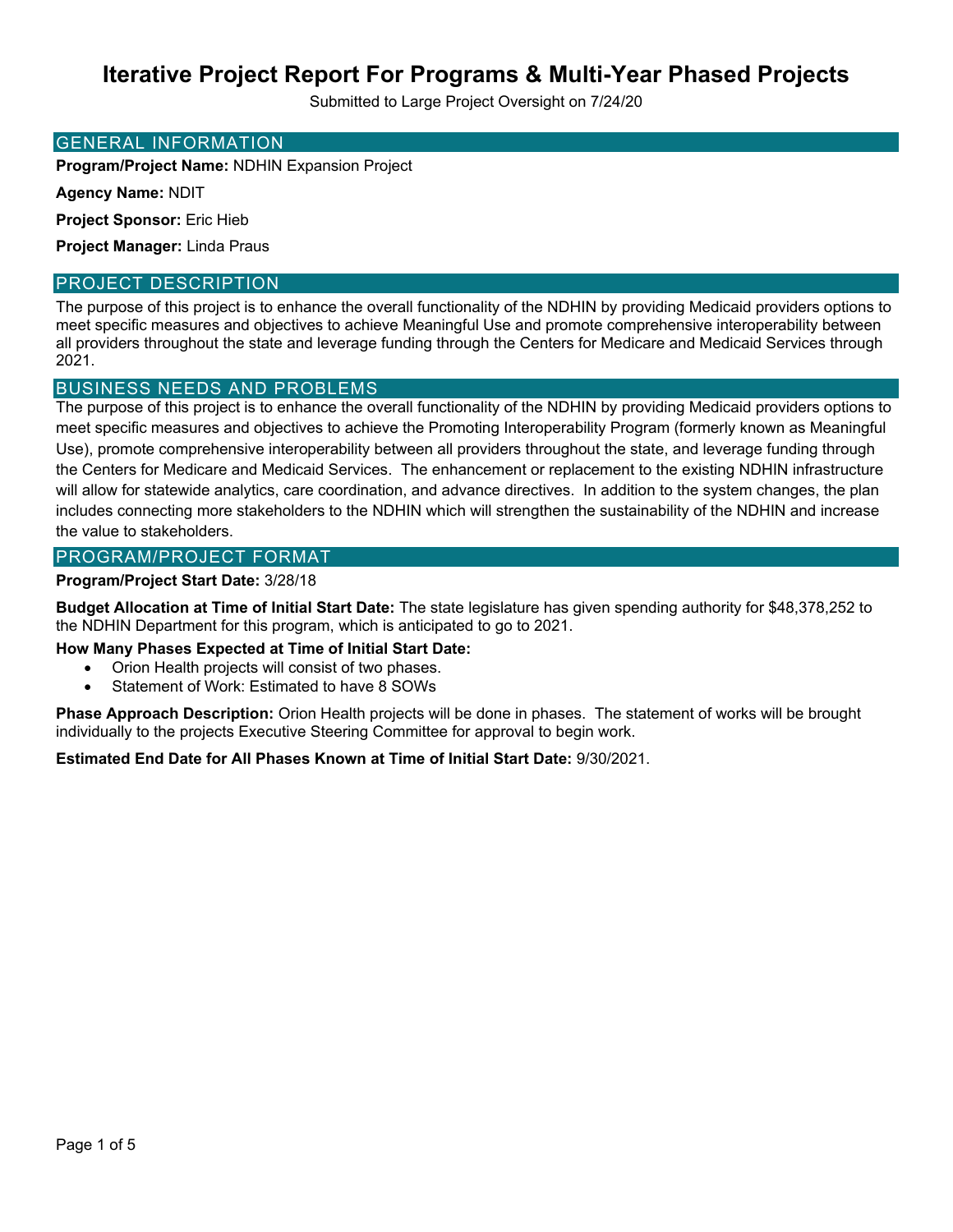Submitted to Large Project Oversight on 7/24/20

## PROGRAM/PROJECT ROAD MAP

The program road map shows the high-level plan or vision for the program/projects/phases. It is intended to offer a picture of the lifespan of all the effort that is expected to be required to achieve the business objectives.

| Project/<br><b>Phase</b> | <b>Title</b>                                                 | <b>Scope Statement</b>                                                                                                                                                                                                                           | <b>Estimated</b><br><b>Months</b><br><b>Duration</b> | <b>Estimated Budget</b> |
|--------------------------|--------------------------------------------------------------|--------------------------------------------------------------------------------------------------------------------------------------------------------------------------------------------------------------------------------------------------|------------------------------------------------------|-------------------------|
| Project I                | <b>NDHIN Orion</b><br>Phase I                                | Upgrade from the Rhapsody platform to the<br>Amadeus platform.                                                                                                                                                                                   | 8 months                                             | \$6,000,000             |
| Project II               | <b>NDHIN Orion</b><br>Phase II                               | Add additional functionality: Utilization<br>Reports, Notification Alerts, Analytics and<br>12 months<br>Coordinate modules, and training.                                                                                                       |                                                      | \$3,100,000             |
| Project III              | Phase III<br>Assessment<br>Statements of<br>Work             | Assessments being done on eMPI and eHPD,<br>SMHP, NDHIN Sustainability, Encounters<br>Notifications and Alerts.                                                                                                                                  | 17 months                                            | \$545,500               |
| Project IV               | Phase IV CRM<br>Tool<br>Implementation                       | Creating a database within MS Dynamics to<br>have one location to track NDHIN participants<br>and their activities.                                                                                                                              | 2 months                                             | \$79,000                |
| Project V                | Phase V Provider<br>Health<br>Assessment                     | Provide an assessment of the NDHIN<br>infrastructure in the ND Department of Health.                                                                                                                                                             | 7 months                                             | \$186,000               |
| Phase VI                 | Phase VI ND<br><b>State Cancer</b><br>Registry<br>Assessment | Complete a technology assessment of the<br>North Dakota State Cancer Registry.                                                                                                                                                                   | Currently in<br>the planning<br>phase                | \$186,000               |
| Phase VII                | Phase VII 42 CFR<br>Part 2<br>Assessment                     | Complete an assessment regarding the<br>acceptance of 42 CFR information.                                                                                                                                                                        | Unknown<br>until planning<br>is completed            |                         |
| Phase VIII               | Phase VIII QCDR<br>Assessment                                | Planning activities required to expand the<br>current capabilities of the North Dakota Health<br>Information Network (NDHIN) to meet CMS<br>requirements to become a Qualified Clinical<br>Data Registry (QCDR) and data aggregator<br>for CPC+. | Unknown<br>until planning<br>is completed            |                         |

**Notes:**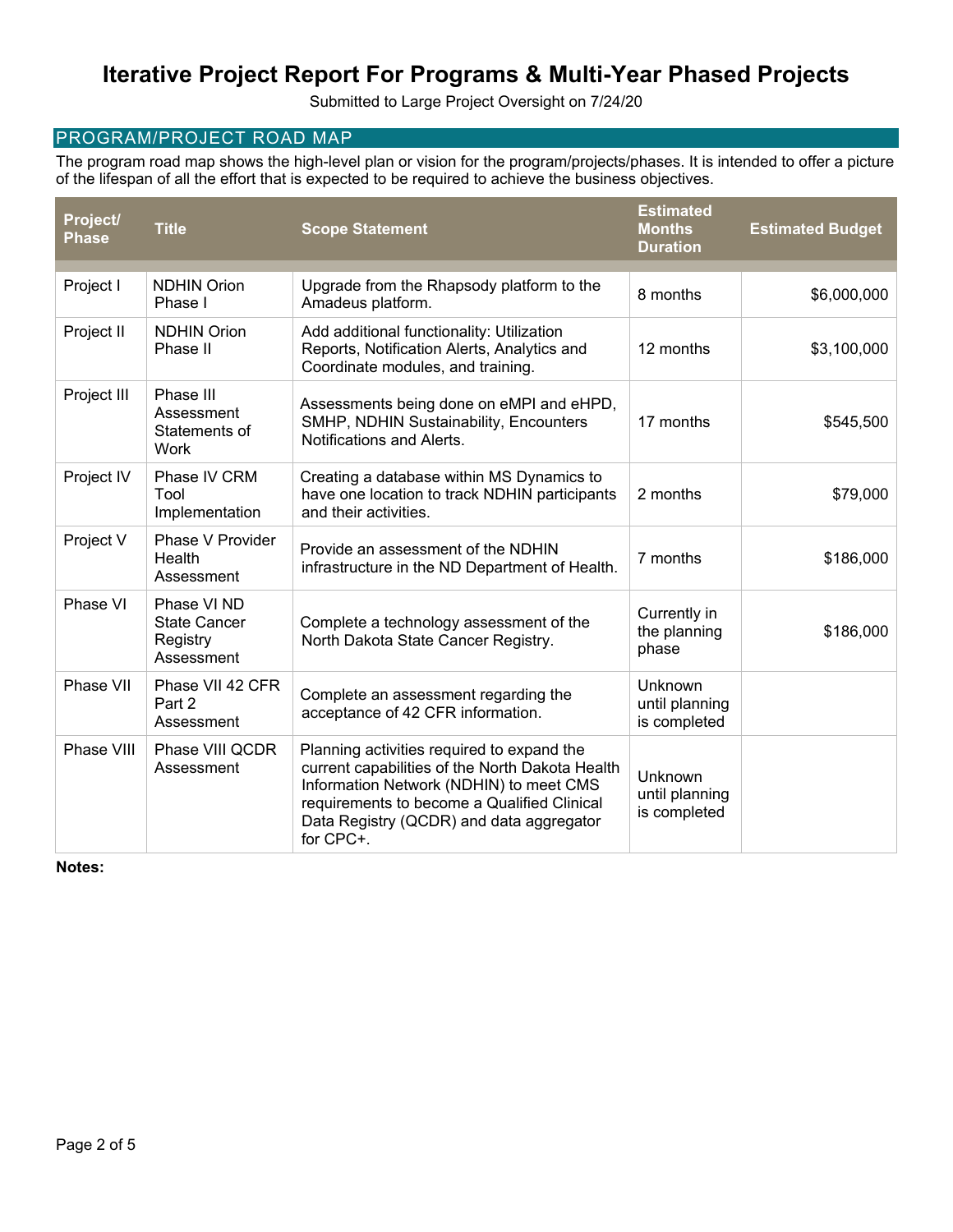Submitted to Large Project Oversight on 7/24/20

### PROJECT BASELINES

The baselines below are entered for only those projects or phases that have been planned. At the completion of a project or phase a new planning effort will occur to baseline the next project/phase and any known actual finish dates and costs for completed projects/phases will be recorded. The iterative report will be submitted again with the new information.

| Project/<br><b>Phase</b>                                       | Progra<br>m/<br><b>Project</b><br><b>Start</b><br><b>Date</b> | <b>Baseline</b><br><b>Execution</b><br><b>Start Date</b> | <b>Baseline</b><br><b>End Date</b> | <b>Baseline</b><br><b>Budget</b> | <b>Actual</b><br><b>Finish</b><br><b>Date</b> | <b>Schedule</b><br><b>Variance</b> | <b>Actual Cost</b> | <b>Cost</b><br><b>Variance</b> |
|----------------------------------------------------------------|---------------------------------------------------------------|----------------------------------------------------------|------------------------------------|----------------------------------|-----------------------------------------------|------------------------------------|--------------------|--------------------------------|
| <b>NDHIN Orion</b><br>Phase I                                  | 7/2/18                                                        | 7/2/18                                                   | 2/20/19                            | \$5,937,117.53                   | 6/7/19                                        | 69%                                | \$5,706,805.13     | $1\%$                          |
| <b>NDHIN Orion</b><br>Phase II                                 | 4/4/19                                                        | 4/4/19                                                   | 4/6/19                             | \$3,051,000.00                   |                                               |                                    |                    |                                |
| Phase III<br>Assessment<br><b>Statements</b><br>of Work        | 10/14/19                                                      | 11/27/19                                                 | 3/17/21                            | \$602,500.00                     |                                               |                                    |                    |                                |
| Phase $IV -$<br>Customer<br>Relationship<br>Management<br>Tool | 11/27/19                                                      | 2/11/20                                                  | 5/6/20                             | \$78,730.00                      |                                               |                                    |                    |                                |
| Phase $V -$<br>Assessment                                      | 11/27/19                                                      | 1/9/20                                                   | 7/20/20                            | \$186,000.00                     |                                               |                                    |                    |                                |

#### **Notes:**

NDHIN had chosen not to re-baseline the Orion phase I project schedule therefore closing out in a red status.

NDHIN is in the closing phase of both the NDHIN Orion Phase II Project and Phase IV Customer Relationship Management tool.

NDHIN continues to work on the 4 assessment SOWs in Phase III (Sustainability, EMPI, Encounter and SMHP (completed this quarter). A risk has been logged due to COVID-19 Pandemic and staff availability.

NDHIN continues to work on Phase V – Public Health assessment. A risk has been logged due to COVID-19 and the availability of not only NDHIN staff but the DoH staff. Work was stopped during the last quarter hence putting the project into a red status. Team will review the schedule and adjust accordingly bringing back to the ESC for a re-baseline.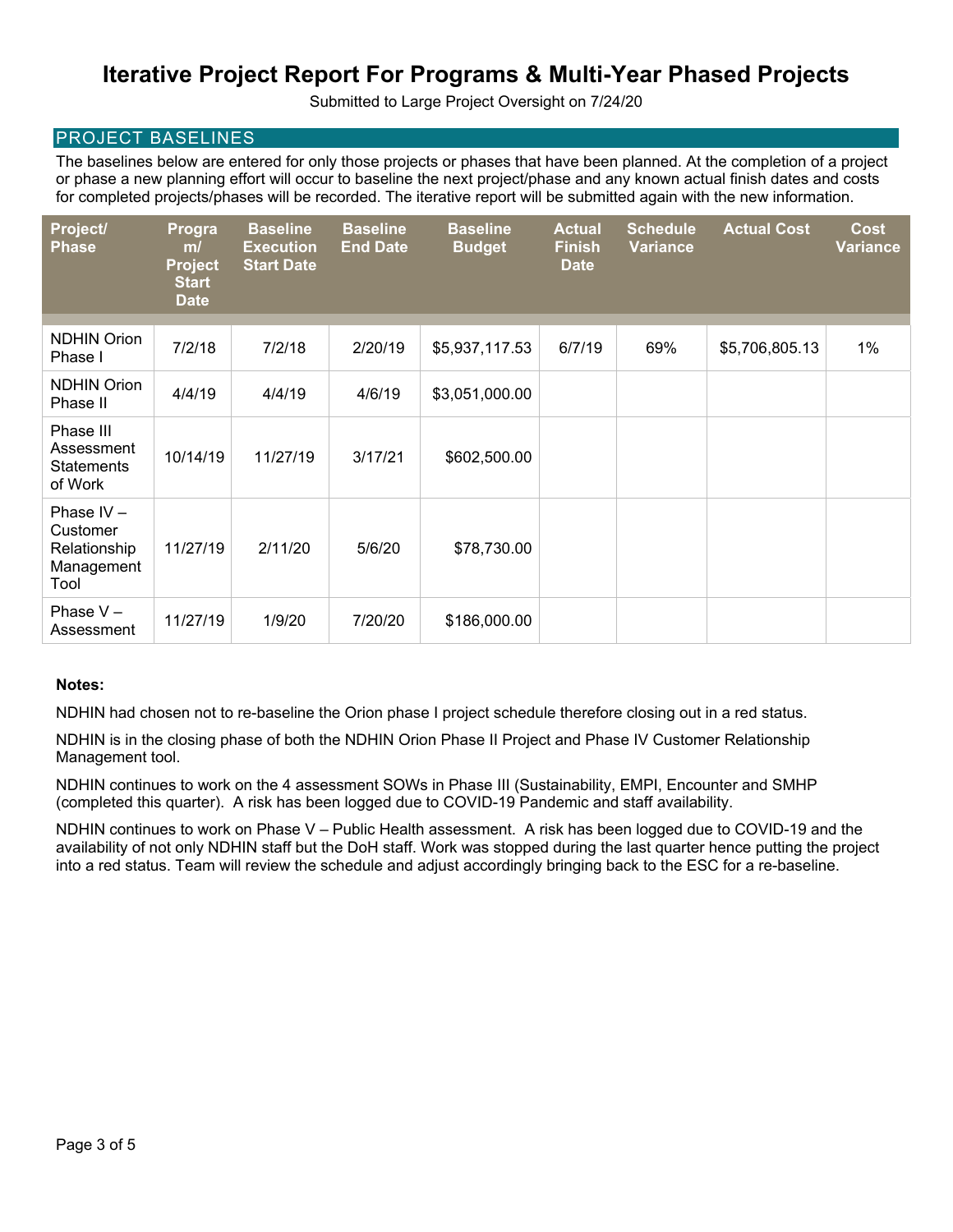Submitted to Large Project Oversight on 7/24/20

# **OBJECTIVES**

| Program | <b>Business Objective</b>                                                                                                                                                      | <b>Measurement Description</b>                                                                                                   | Met/<br><b>Not Met</b> | <b>Measurement Outcome</b>                                                                                             |
|---------|--------------------------------------------------------------------------------------------------------------------------------------------------------------------------------|----------------------------------------------------------------------------------------------------------------------------------|------------------------|------------------------------------------------------------------------------------------------------------------------|
| Program | Expand the data<br>repository capability to<br>allow for the storage of<br>medications.                                                                                        | At project completion NDHIN can<br>store medication data                                                                         | Y                      | NDHIN will add a significant<br>data element in the expansion<br>of the data repository.                               |
| Program | Create a statewide data<br>analytics platform.                                                                                                                                 | At project completion have we<br>implemented a statewide<br>analytics platform                                                   | Y                      | NDHIN has implemented the<br>Discovery Module from Orion<br>which will allow NDHIN to<br>perform analytics on its data |
| Program | Host a statewide care<br>coordination platform.                                                                                                                                | At project completion have we<br>implemented a statewide care<br>coordination platform                                           |                        |                                                                                                                        |
| Program | <b>Health Care Directive</b><br>Repository.                                                                                                                                    | At project completion the<br>repository will be connected to<br>the NDHIN                                                        |                        |                                                                                                                        |
| Program | Expand the data<br>repository capability.                                                                                                                                      | At project completion NDHIN has<br>a process of storing information<br>in a repository                                           |                        |                                                                                                                        |
| Program | Allow for participation of<br>behavioral health<br>provider, payers, and<br>ancillary healthcare<br>provides (e.g.<br>chiropractors, dentists,<br>and home health<br>workers). | NDHIN has the functionality to<br>allow these stakeholders to use<br>the NDHIN in accordance with<br>laws, rules and regulations |                        |                                                                                                                        |
| Program | Comprehensive<br>interoperability between<br>all providers throughout<br>the state.                                                                                            | NDHIN participants are<br>successfully meeting program<br>requirements                                                           |                        |                                                                                                                        |